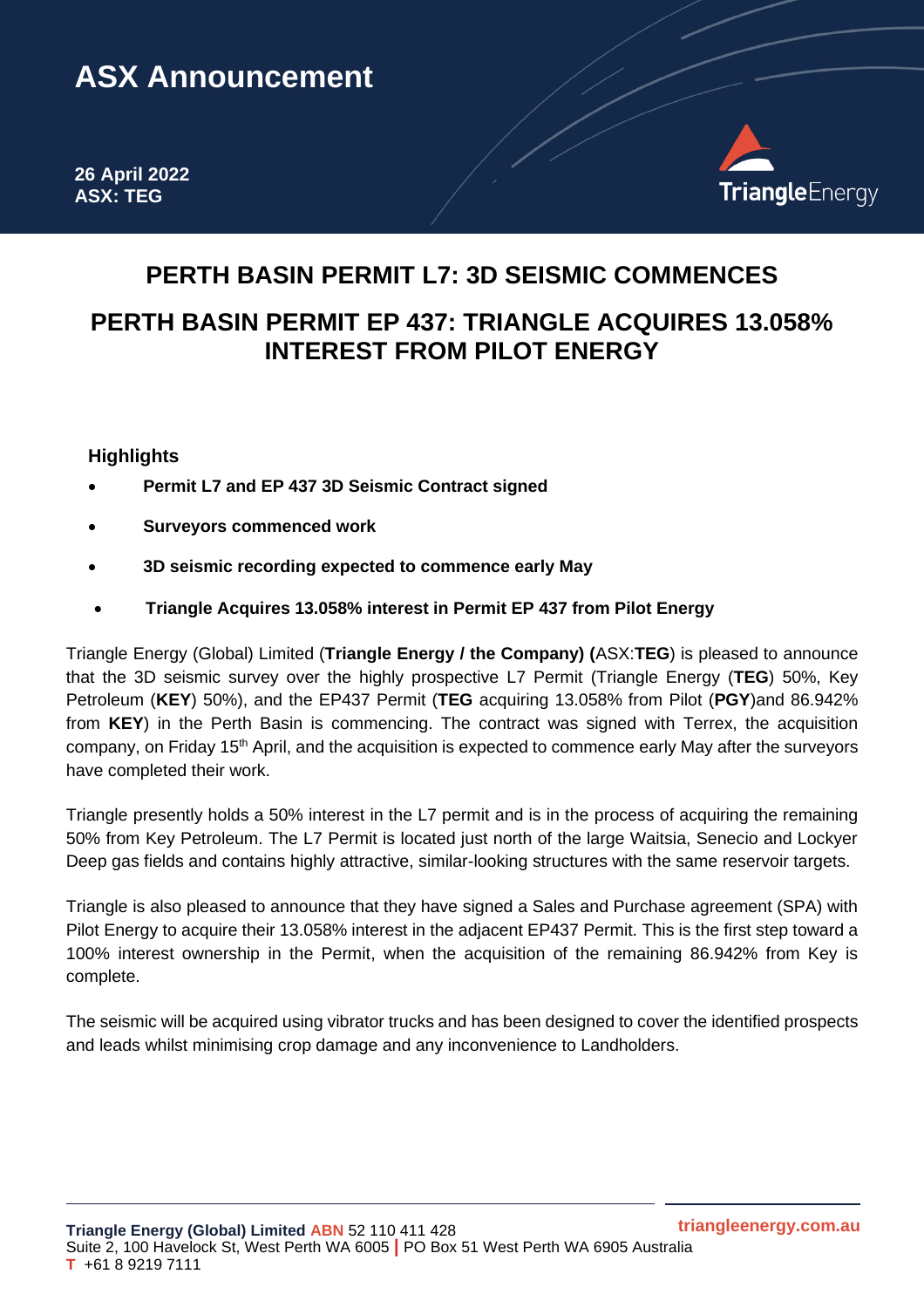

Acquisition is expected to take up to six weeks. Processing of the acquired data is expected to take 4 months which will be followed by 3 months of interpretation and prospect evaluation. This is expected to



*Figure 1 Bookara 3D Location and Layout*

result in a confirmation and a reduction in risk of the very attractive prospects and leads detailed in the ASX release of the 12<sup>th</sup> April, which will then lead on to drilling opportunities in these Permits.

**The Managing Director, Mr Conrad Todd said "** *I am pleased to report to shareholders that Triangle has commenced the 3D seismic acquisition in the L7 and EP 437 Permits and that the seismic acquisition is fully third party funded. This is a major step towards realizing the potential in this prospective block "*

**Authorised for Release by:** The Board of Directors

**ENDS**

**triangleenergy.com.au**